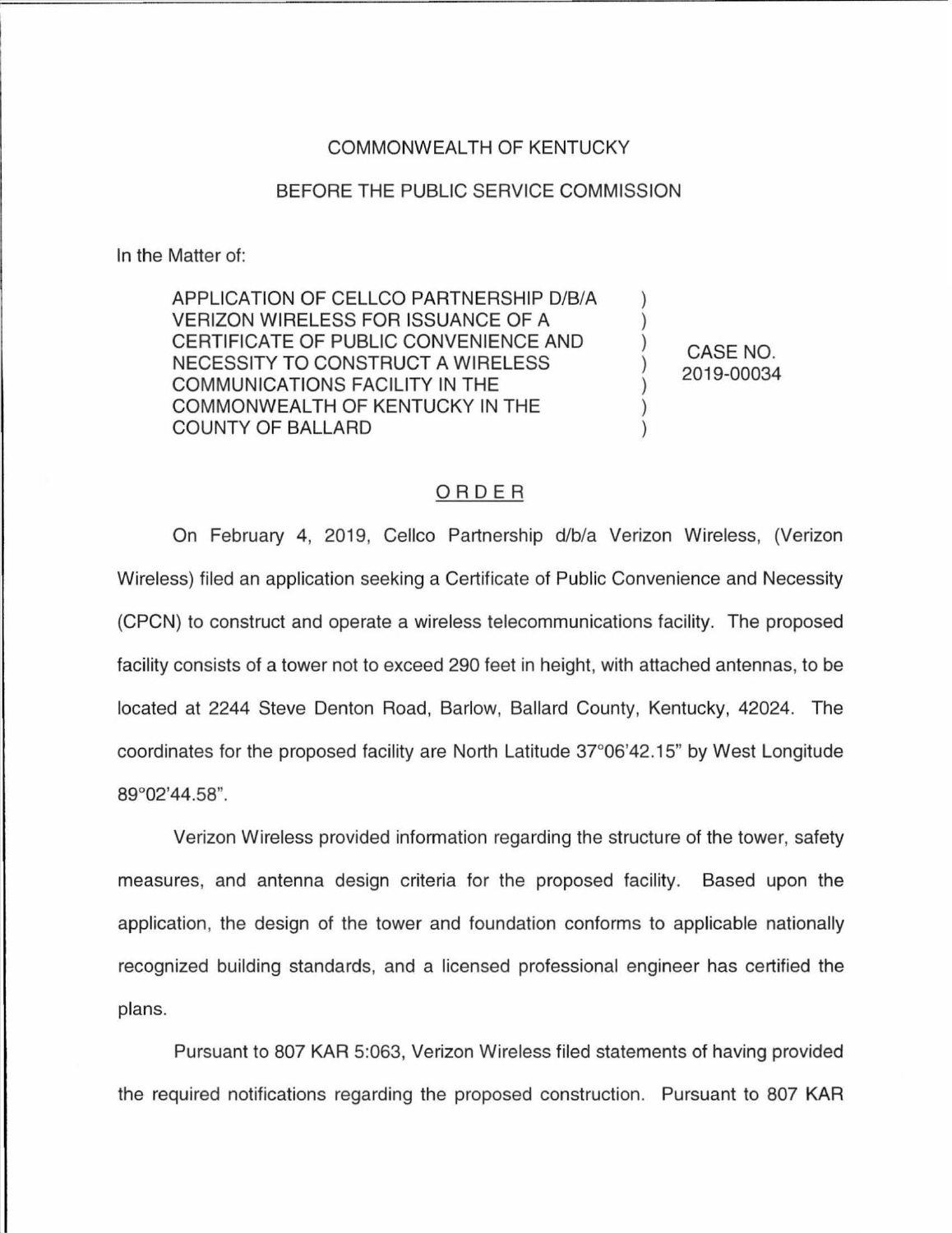5:063, Verizon Wireless filed evidence that the county judge/executive and all property owners within 500 feet and contiguous to the cell site have been notified of the proposed construction. The notices solicited any comments and informed the recipients of their right to request intervention. As of the date of this Order, no public comments or requests for intervention have been received.

Verizon Wireless has filed applications with the Federal Aviation Administration (FAA) and the Kentucky Airport Zoning Commission (KAZC) seeking approval for the construction and operation of the proposed facility. Both applications have been approved.

The Commission, having considered the evidence of record and being otherwise sufficiently advised, finds that Verizon Wireless has demonstrated that a facility is necessary to provide adequate utility service and, therefore, a CPCN to construct the proposed facility should be granted.

Pursuant to KRS 278.280, the Commission is required to determine proper practices to be observed when it finds, upon complaint or on its own motion, that the facilities of any utility subject to its jurisdiction are unreasonable, unsafe, improper, or insufficient. To assist the Commission in its efforts to comply with this mandate, Verizon Wireless should notify the Commission if the antenna tower is not used to provide service in the manner set out in the application and this Order. Upon receipt of such notice, the Commission may, on its own motion, institute proceedings to consider the proper practices, including removal of the unused antenna tower, which should be observed by Verizon Wireless.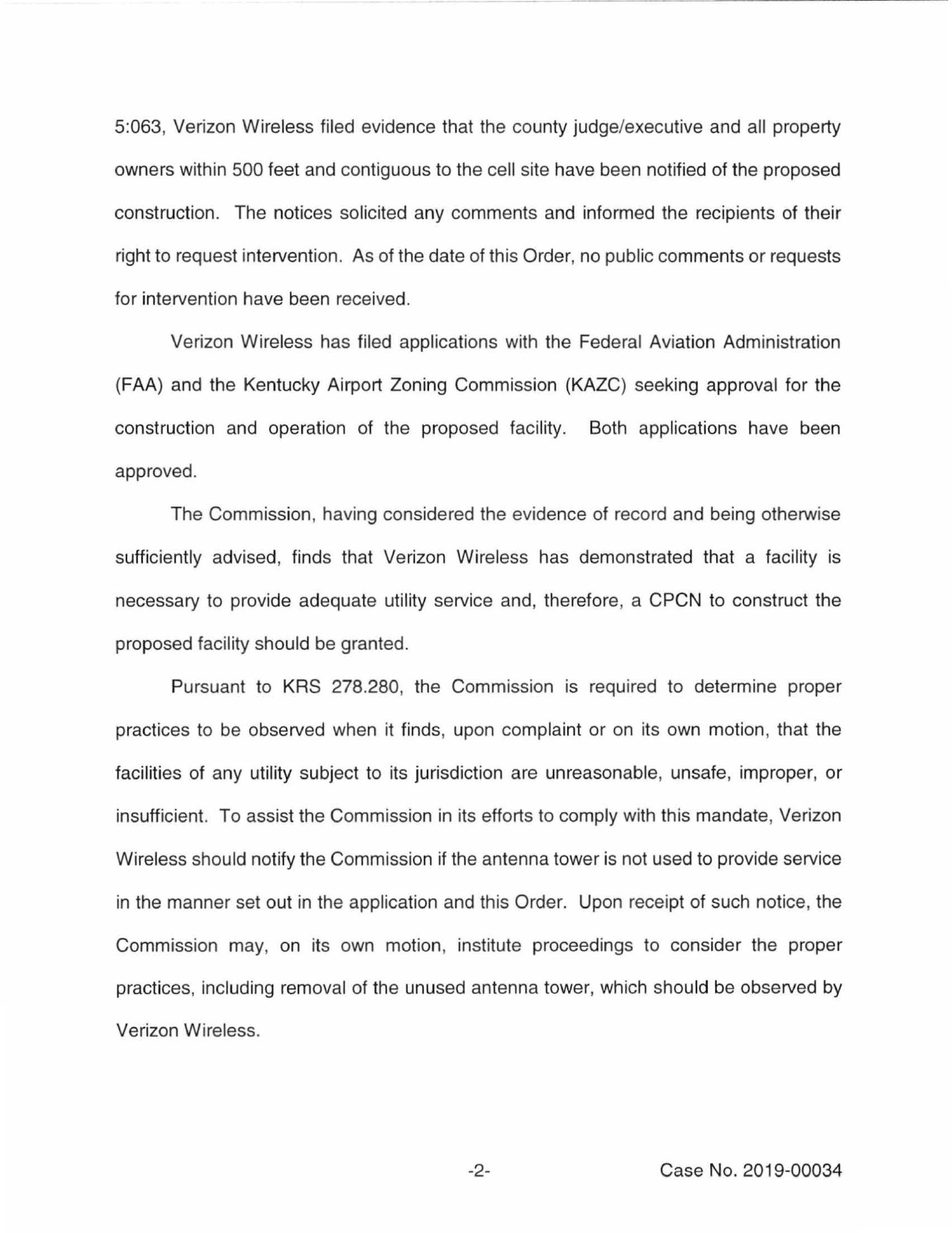IT IS THEREFORE ORDERED that:

1. Verizon Wireless is granted a CPCN to construct a wireless telecommunications facility. The proposed facility consists of a tower not to exceed 290 feet in height, with attached antennas, to be located at 2244 Steve Denton Road, Barlow, Ballard County, Kentucky, 42024. The coordinates for the proposed facility are North Latitude 37°06'42.15" by West Longitude 89°02'44.58".

2. Verizon Wireless shall immediately notify the Commission in writing if, after the antenna tower is built and utility service is commenced, the tower is not used for a period of three months in the manner authorized by this Order.

3. Documents filed, if any, in the future pursuant to ordering paragraph 2 herein shall reference this case number and shall be retained in the post-case correspondence file.

4. This case is closed and removed from the Commission's docket.

-3- Case No. 2019-00034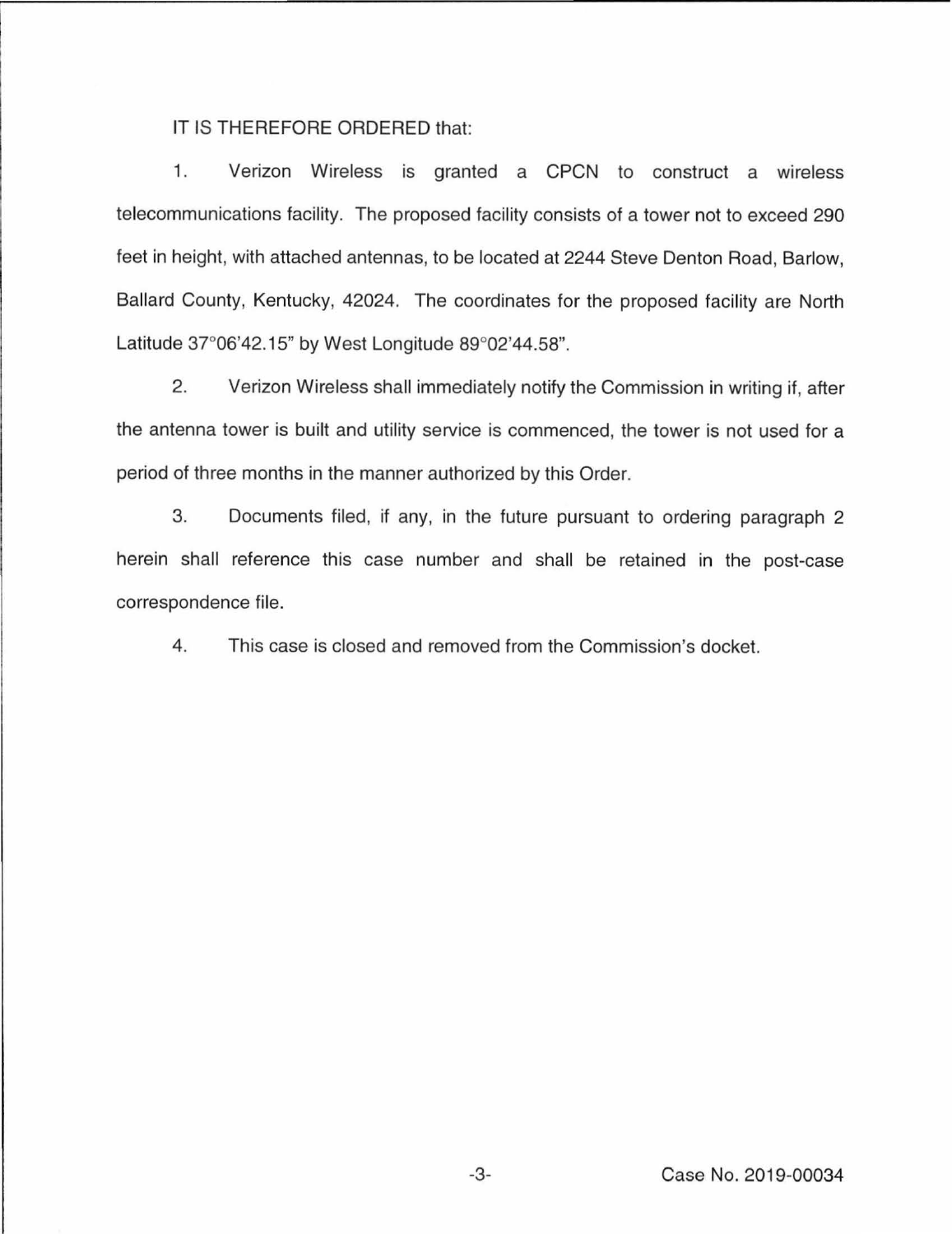By the Commission

| ENTERED      |                                              |
|--------------|----------------------------------------------|
| APR 0 2 2019 |                                              |
|              | <b>KENTUCKY PUBLIC</b><br>SERVICE COMMISSION |

**ATTEST:** 

Stwee R. Punso

Case No. 2019-00034